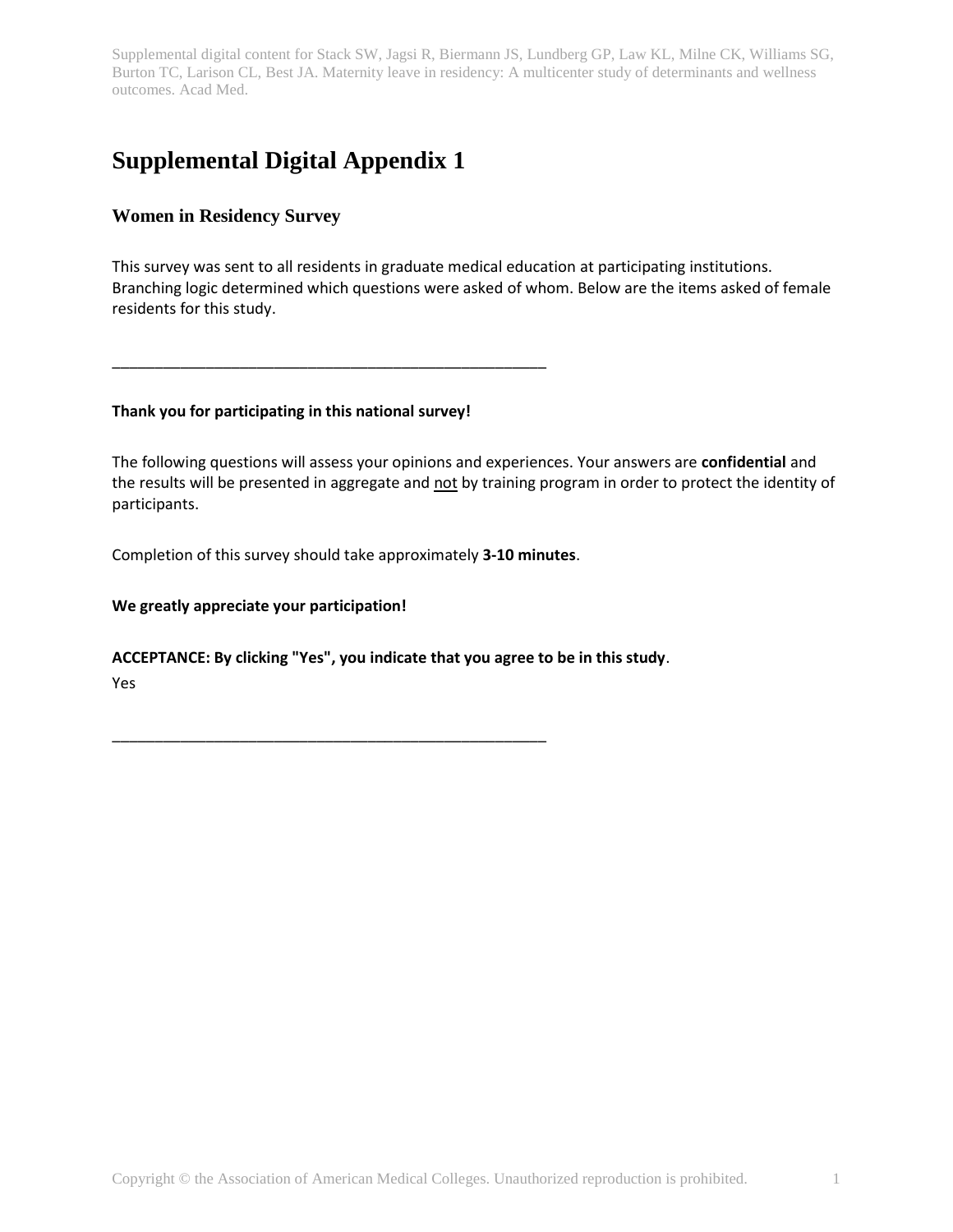#### **Section 1: Demographic information**

# *For all participants*

- 1. What sex were you assigned at birth, on your original birth certificate?
	- a. Male
	- b. Female
- 2. Please indicate your academic degree(s): (choose all that apply)
	- a. MD, DO, or MBBS
	- b. PhD
	- c. MPH
	- d. MBA
	- e. Other masters or higher degree
- 3. Please provide your age:

text (integer, Min: 10, Max: 80)

4. Please indicate your current PGY status:

dropdown menu (PGY 1, PGY 2, PGY 3, PGY 4, PGY 5, PGY 6, PGY 7, PGY 8, PGY 9, PGY 10+)

- 5. Please indicate your current training program: dropdown menu listing all participating programs
- 6. What are your current plans upon completion of residency?
	- a. Fellowship
	- b. Academic practice in my field of training
	- c. Private practice in my field of training
	- d. Industry/Healthcare Administration/Consultant
	- e. Undecided
	- f. Other (Please specify)
- 7. Please indicate your current marital status:
	- a. Married
	- b. Live with Partner
	- c. Single
	- d. Separated
	- e. Divorced or Widowed

#### *For those who are married or live with a partner:*

- 8. Is your spouse/partner employed?
	- a. Yes, full time
	- b. Yes, part time
	- c. No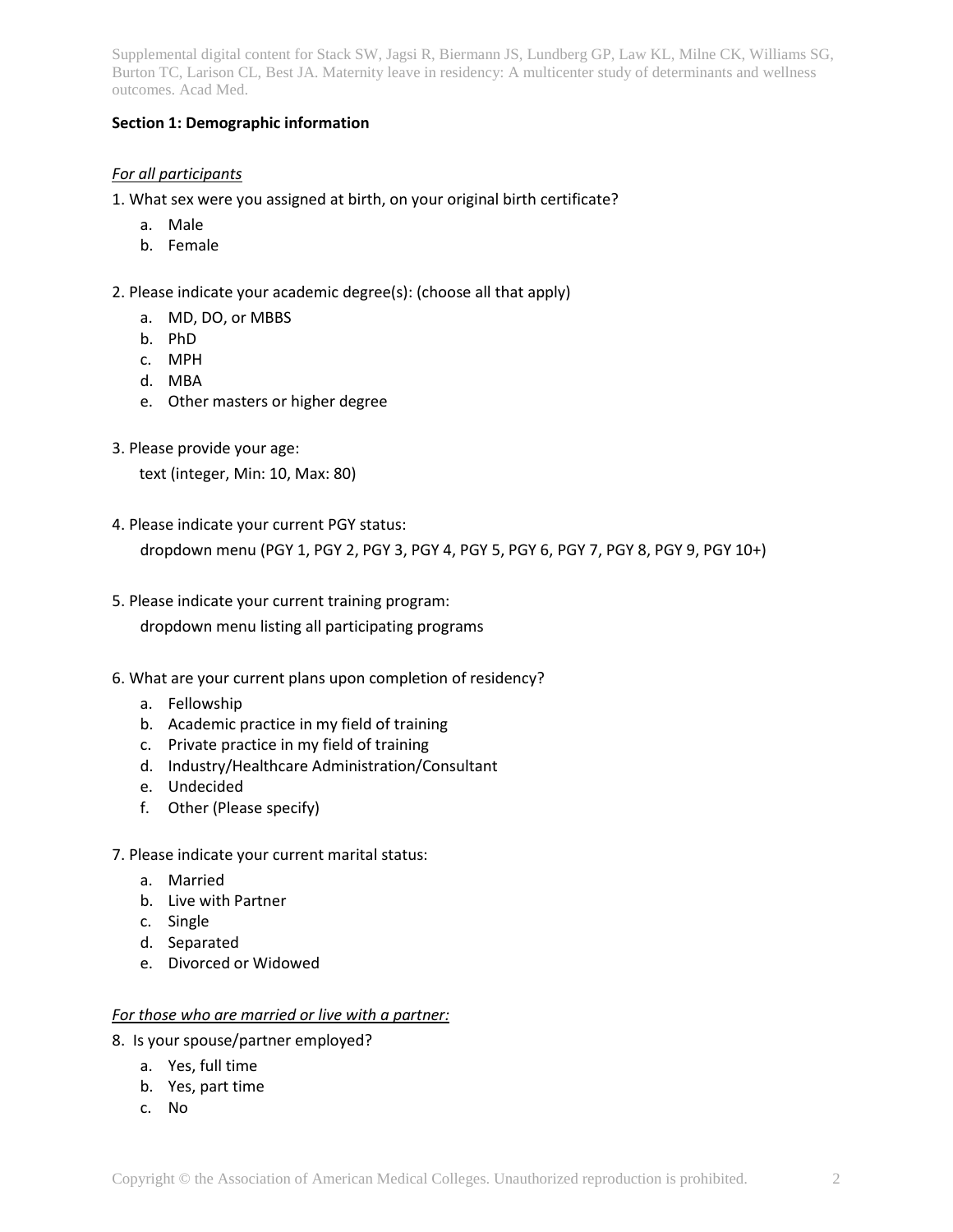#### 9. Is your spouse/partner also in medical training?

- a. Yes
- b. No

# *For all participants:*

10. Do you have children (not including current pregnancies)?

- a. Yes
- b. No

# *For those with children:*

- 11. How many children (biological, adopted, foster, and step-children) do you have? dropdown menu (1, 2, 3, 4, 5, 6, 7, 8, 9+)
- 12. At what career stage(s) did you have a child? (check all that apply)
	- a. Before residency
	- b. During residency
- 13. What are the current ages of your children? text entry

#### *For all participants:*

- 14. What is your approximate annual household income before taxes? *dollars (please do not use commas)* text entry
- 15. How many people are currently supported by this income? dropdown menu (1, 2, 3, 4, 5, 6, 7, 8, 9+)

16. To your knowledge, have you worked with a pregnant resident during your current residency program?

- a. Yes
- b. No
- c. I am not sure

17. Have you worked with a resident who has struggled with issues around pregnancy and maternity leave in your current residency program?

- a. Yes
- b. No
- c. I am not sure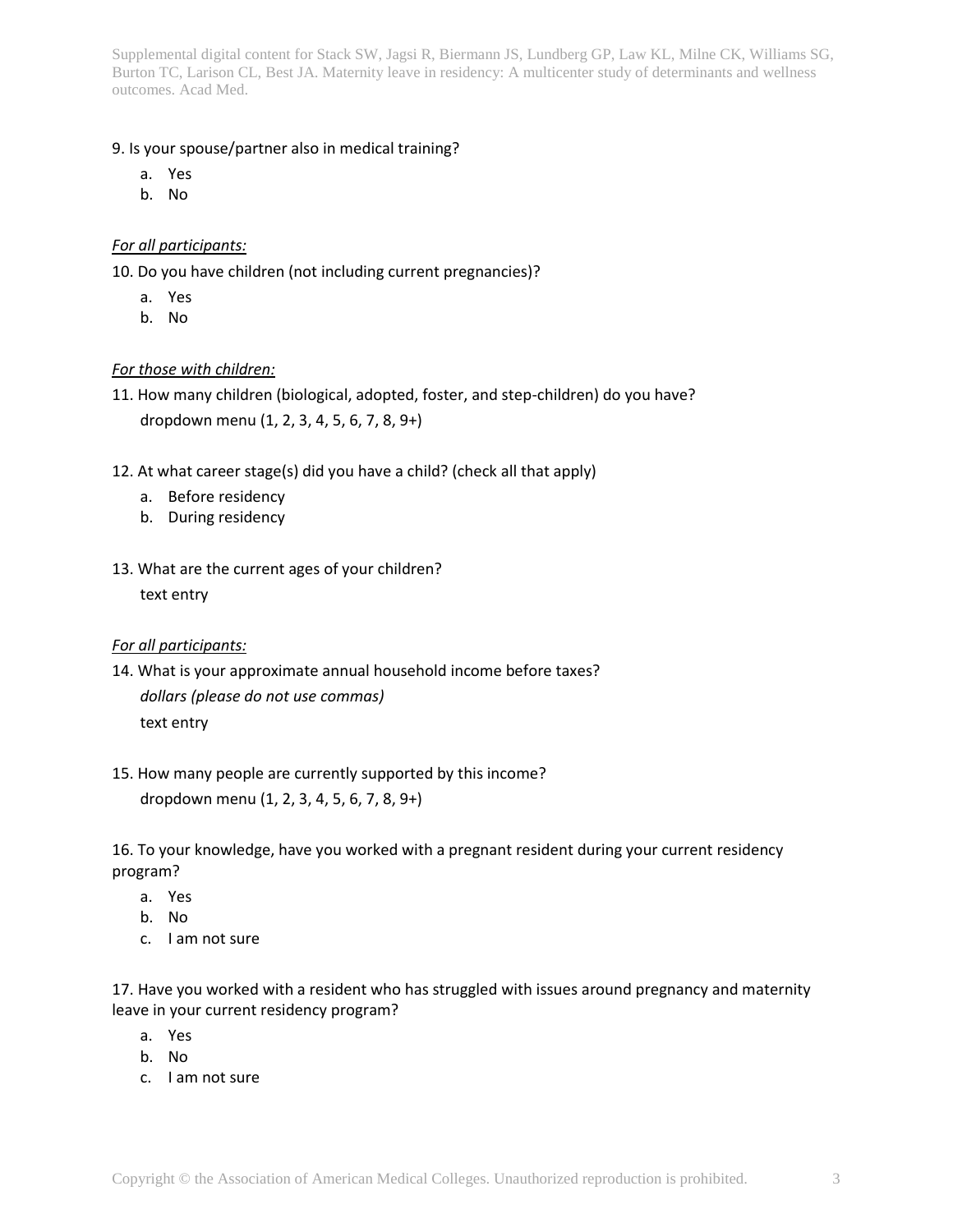# **Section 2: Parenthood Planning**

#### *For those who are married or live with a partner, without children:*

\_\_\_\_\_\_\_\_\_\_\_\_\_\_\_\_\_\_\_\_\_\_\_\_\_\_\_\_\_\_\_\_\_\_\_\_\_\_\_\_\_\_\_\_\_\_\_\_\_\_\_

18. Do you want to have children in the future?

- a. Yes
- b. No
- c. I am not sure

# *For those who are married or live with a partner, with children:*

19. Do you want to have more children in the future?

- a. Yes
- b. No
- c. I am not sure

#### *For those who want children in the future:*

20. Are you choosing to avoid childbearing during residency?

- a. Yes
- b. No

#### *For those avoiding childbearing in residency:*

21. Why are you choosing to avoid childbearing during residency? (choose up to 3)

- a. Busy work schedule
- b. Desire to not delay taking my board exam
- c. Desire to not extend my residency training
- d. Discouraged to have children during residency by senior faculty
- e. Fellowship or Job start date restrictions
- f. Finances
- g. Lack of access to child care (i.e. daycare)
- h. Parental leave would burden my colleagues
- i. My partner is not ready
- j. Residency training might increase pregnancy complications
- k. Other (Please specify)

#### 22. How satisfied are you with the decision to delay parenthood?

\_\_\_\_\_\_\_\_\_\_\_\_\_\_\_\_\_\_\_\_\_\_\_\_\_\_\_\_\_\_\_\_\_\_\_\_\_\_\_\_\_\_\_\_\_\_\_\_\_\_\_

- a. Very Satisfied
- b. Satisfied
- c. Neither
- d. Dissatisfied
- e. Very dissatisfied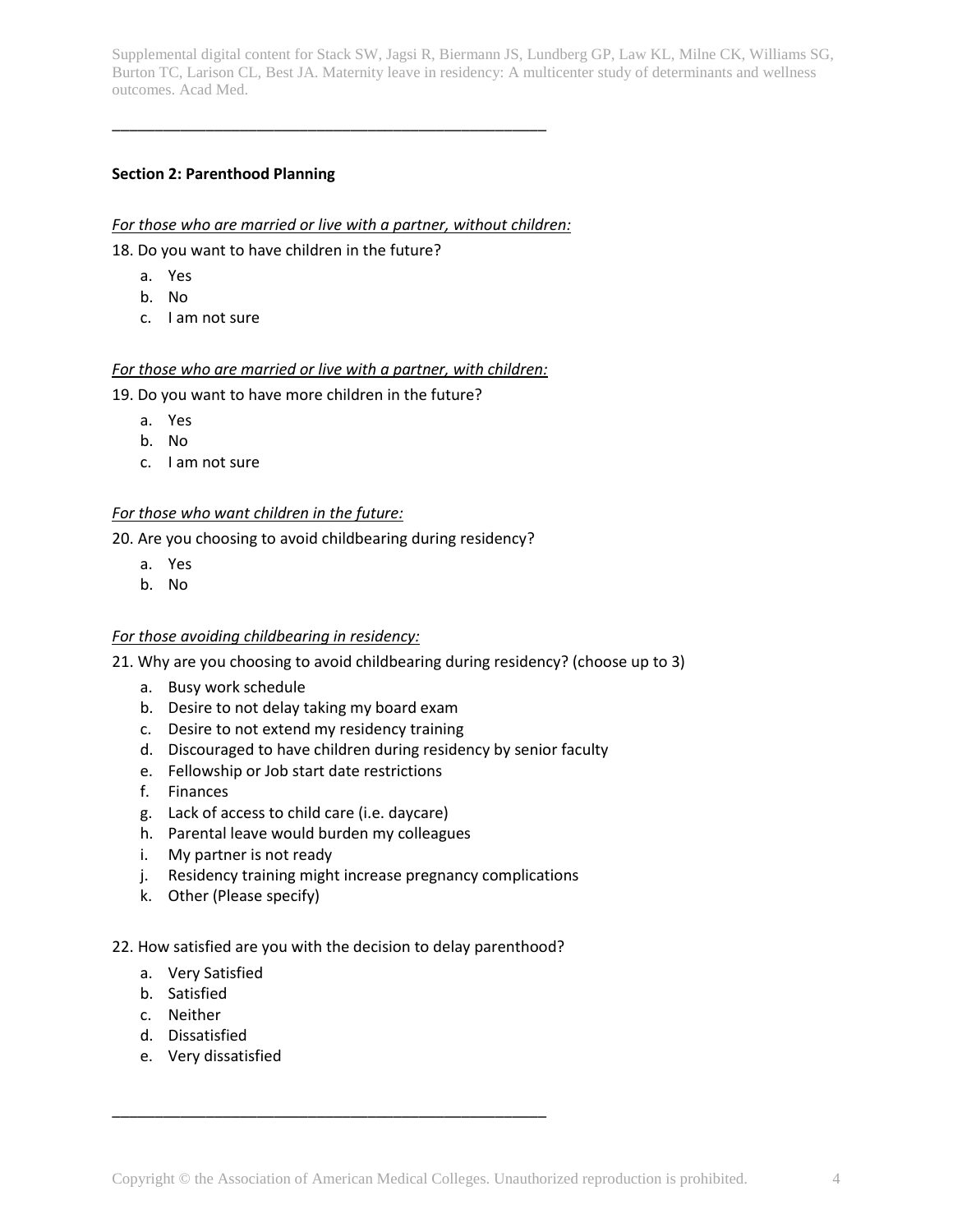# **Section 3: Pregnancy During Residency**

#### *For all participants:*

23. Have you ever become pregnant (include miscarriages and abortions) during residency? (choose all that apply)

- a. Yes, I have
- b. Yes, my partner has
- c. No

24. Are you currently pregnant?

- a. Yes
- b. No

#### *For those who are currently pregnant*

- 25. During what year of your residency will you deliver? dropdown menu (After residency, PGY 1, PGY 2, PGY 3, PGY 4, PGY 5, PGY 6, PGY 7, PGY 8, PGY 9, PGY 10+)
- 26. Will you deliver during a research year?
	- a. Yes
	- b. No
- 27. What will be your age at the time of delivery? text (integer, Min: 10, Max: 80)

#### *For those who have been pregnant during residency:*

- 28. How many times have you become pregnant during your current residency program? dropdown menu (0, 1, 2, 3, 4+)
- 28. How many of those pregnancies were delivered during your current residency program? dropdown menu (0, 1, 2, 3, 4+)

*For those who have delivered during residency (this section repeats for up to 4 children):*

29. During what year of residency did you deliver your most recent child? dropdown menu (PGY 1, PGY 2, PGY 3, PGY 4, PGY 5, PGY 6, PGY 7, PGY 8, PGY 9+)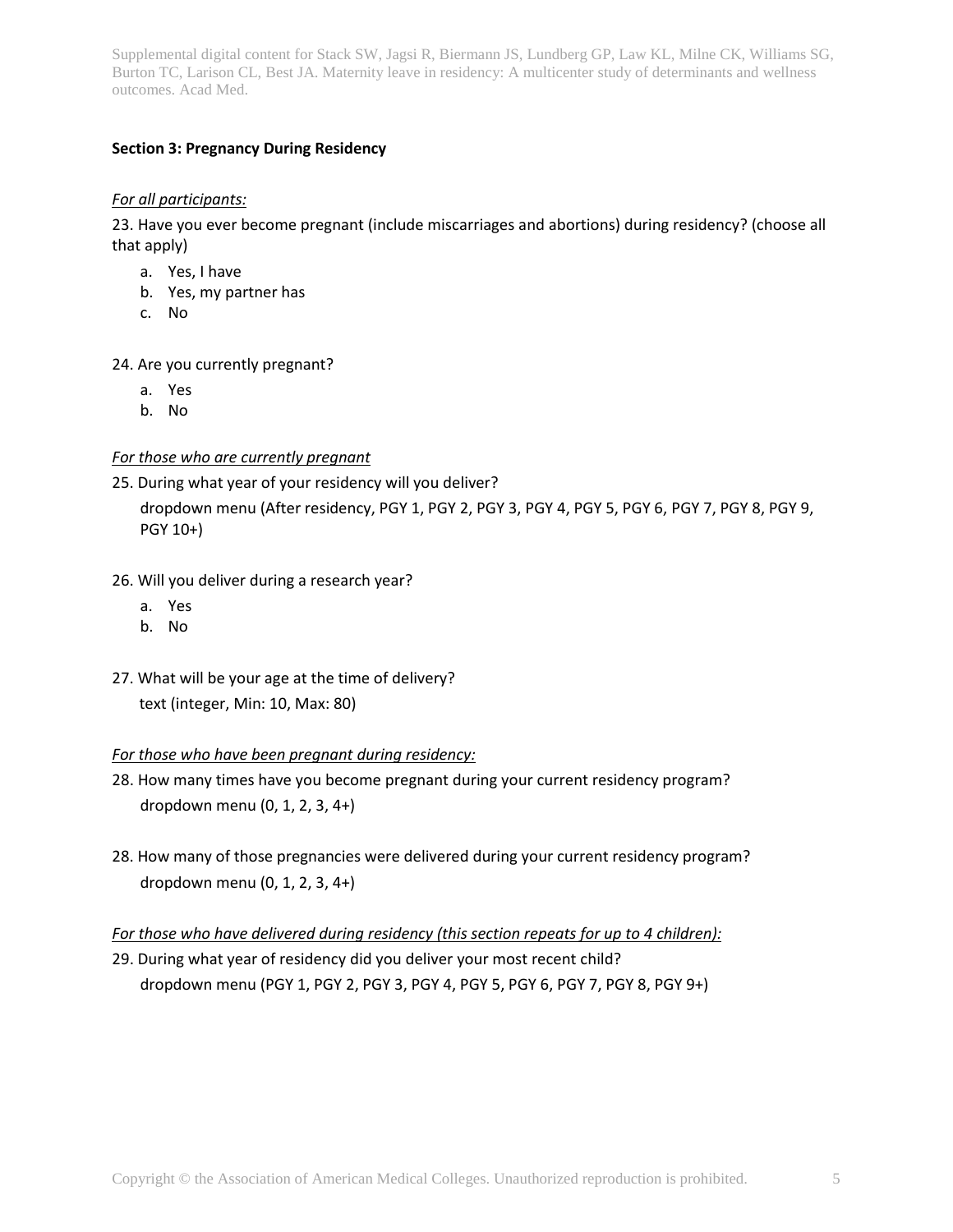# 30. Was this delivery complicated by any of the following? (check all that apply)

- a. Cesarian Section
- b. Multiple birth (i.e. twins)
- c. Other infant complication
- d. Other maternal complication (Please specify)
- 31. Was this delivery during a research year?
	- a. Yes
	- b. No
- 32. How old were you?

text (integer, Min: 10, Max: 70)

#### *For those who have delivered during residency:*

33. How long ago did you most recently give birth?

\_\_\_\_\_\_\_\_\_\_\_\_\_\_\_\_\_\_\_\_\_\_\_\_\_\_\_\_\_\_\_\_\_\_\_\_\_\_\_\_\_\_\_\_\_\_\_\_\_\_\_

- a. 0 to < 6 months ago
- b. 6 to < 12 months ago
- c.  $>$  12 months ago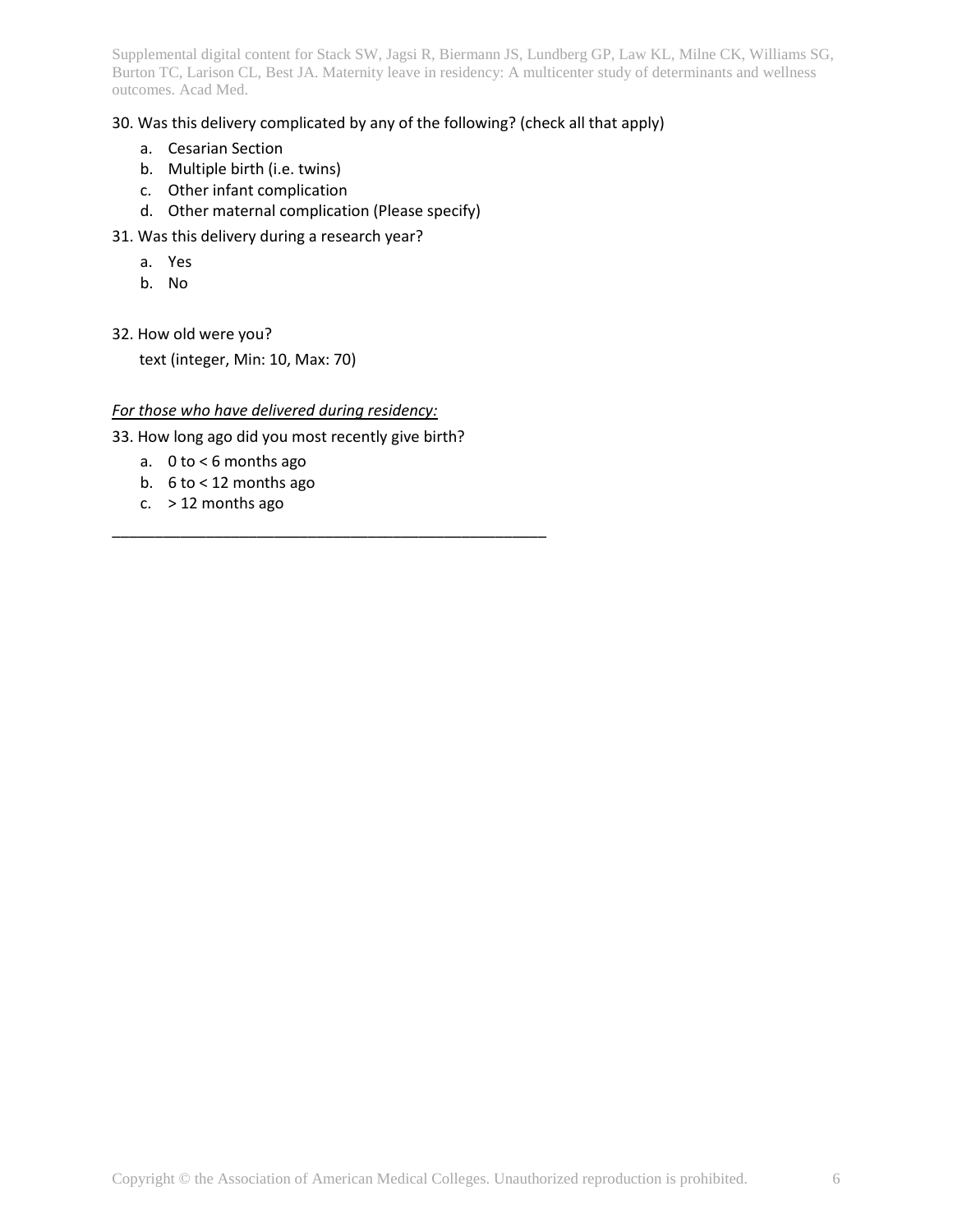#### **Section 4: Support**

# *For those who are currently or have been pregnant during residency:*

#### 34. During your most recent pregnancy, how emotionally supported did you feel by...

|                                | Not Supported | Somewhat not<br>supported | Neutral | Somewhat<br>supported | Well-<br>supported |
|--------------------------------|---------------|---------------------------|---------|-----------------------|--------------------|
| Your co-<br>residents          |               |                           |         |                       |                    |
| Your<br>attendings             |               |                           |         |                       |                    |
| Your Program<br>Director       |               |                           |         |                       |                    |
| Your program<br>administration |               |                           |         |                       |                    |

#### 35. During your most recent pregnancy, how logistically supported did you feel by...

|                                | Not Supported | Somewhat not<br>supported | Neutral | Somewhat<br>supported | Well-<br>supported |
|--------------------------------|---------------|---------------------------|---------|-----------------------|--------------------|
| Your co-<br>residents          |               |                           |         |                       |                    |
| Your<br>attendings             |               |                           |         |                       |                    |
| Your Program<br>Director       |               |                           |         |                       |                    |
| Your program<br>administration |               |                           |         |                       |                    |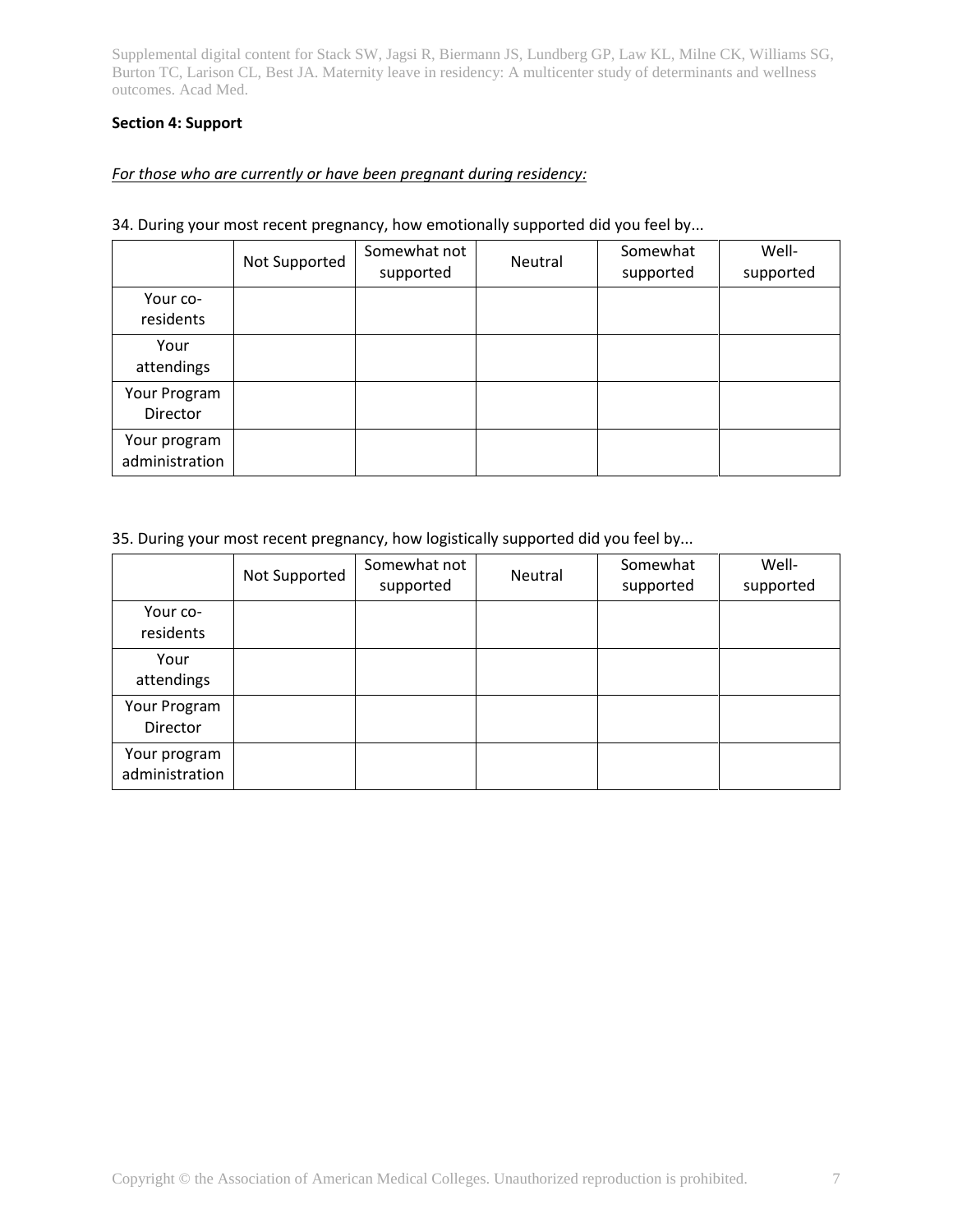#### **Section 5: Maternity Leave**

#### *For those who have delivered during residency:*

\_\_\_\_\_\_\_\_\_\_\_\_\_\_\_\_\_\_\_\_\_\_\_\_\_\_\_\_\_\_\_\_\_\_\_\_\_\_\_\_\_\_\_\_\_\_\_\_\_\_\_

36. LEADING UP TO your most recent child's birth, approximately how many weeks of maternity leave did you take? *weeks*

text (integer)

37. AFTER your most recent child's birth, approximately how many weeks of maternity leave did/will you take? *weeks*

text (integer)

38. AFTER your most recent child's birth, approximately how many weeks of maternity leave did YOUR PARTNER take? *weeks*

text (integer)

- 39. Please choose UP TO 3 factors that most determined the length of your maternity leave.
	- a. Ability to obtain child care
	- b. Desire to not delay taking my board exam
	- c. Desire to not extend my residency training further
	- d. Finances
	- e. Fellowship or Job start date restrictions
	- f. Infant health complications
	- g. Maternal health complications
	- h. Newborn bonding
	- i. Partner's parental leave
	- j. Program mandated leave
	- k. Repercussions to my colleagues
	- l. Repercussions to my relationships with supervising physicians
	- m. Other (Please specify)

40. By how many weeks will your training be extended by maternity leave? (leave blank if this has not been determined yet) *weeks*

text (number)

41. Did your maternity leave include (check all that apply):

- a. Sick Leave
- b. Vacation
- c. Neither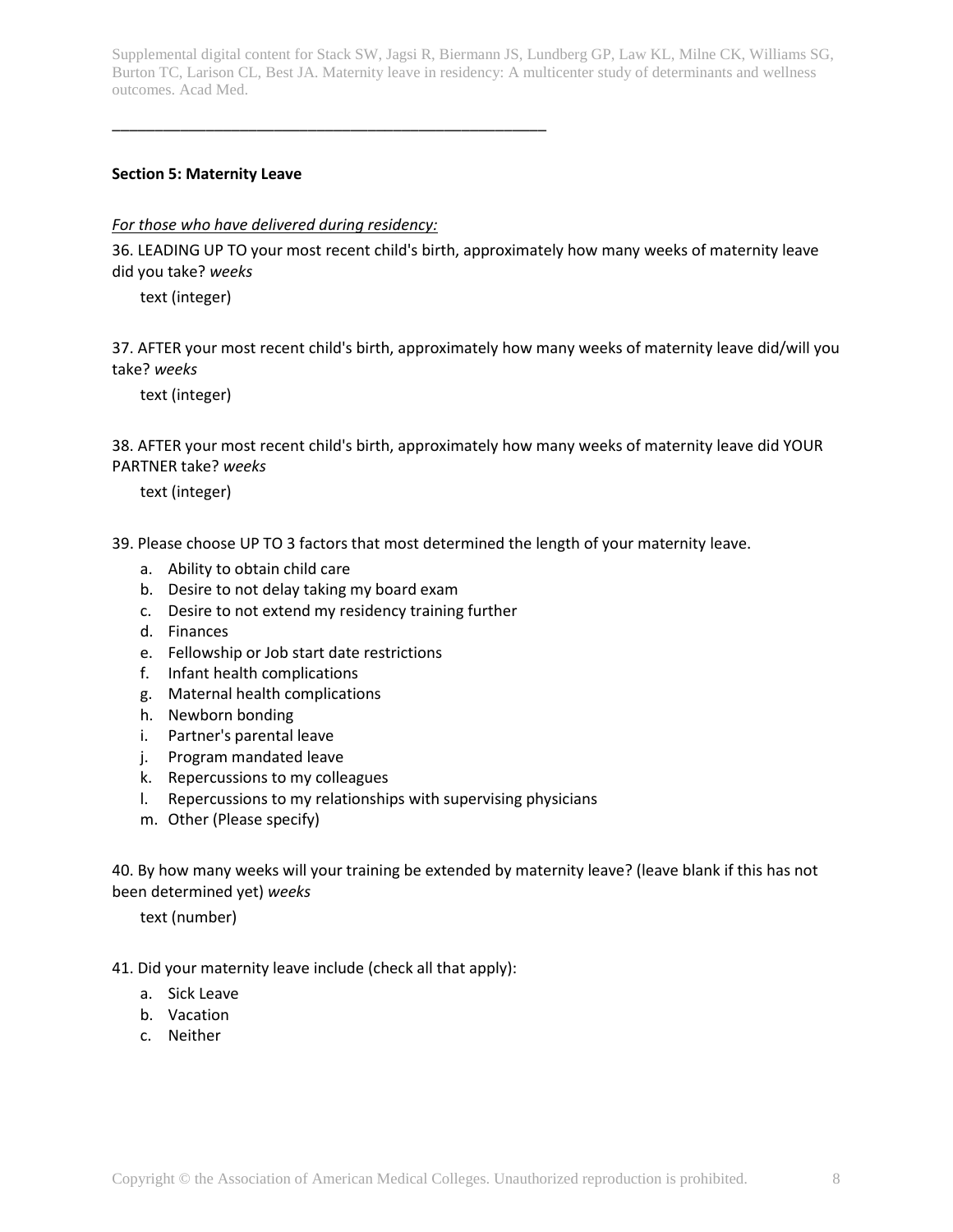#### 42. Was any part of your maternity leave paid (aside from sick leave or vacation)?

- a. Yes
- b. No
- 43. Approximately what percentage of your salary were you paid? slider (number, Slider labels: 0, 50, 100)
- 44. For how many weeks of leave were you paid (excluding sick leave and vacation)? text (integer, Min: 0)
- 45. How satisfied are you with the length of your maternity leave?
	- a. Less than I would like
	- b. About right
	- c. More than I would like

47. When you returned/return to work, how was/will your schedule be adjusted for reentry? (choose all that apply)

- a. No adjustments, returned to full time work
- b. Part time
- c. Research time
- d. Less inpatient time
- e. Other (Please specify)

48. Do you need to "pay back" call that was/will be missed over your maternity leave?

- a. Yes
- b. No
- c. I am not sure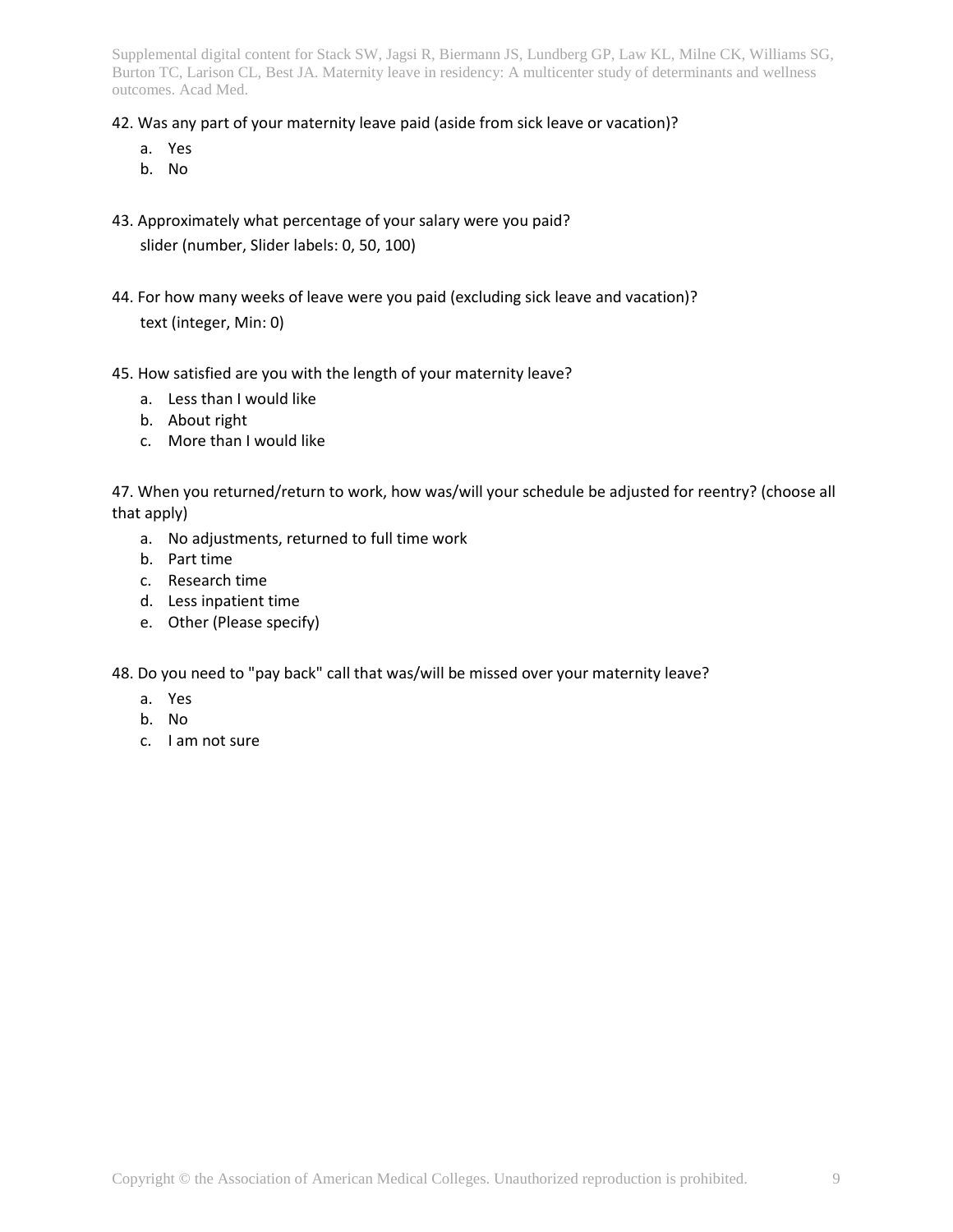# **Section 6: Breastfeeding**

*For those who have delivered during residency:*

\_\_\_\_\_\_\_\_\_\_\_\_\_\_\_\_\_\_\_\_\_\_\_\_\_\_\_\_\_\_\_\_\_\_\_\_\_\_\_\_\_\_\_\_\_\_\_\_\_\_\_

49. Did you plan to breastfeed your baby?

- a. Yes
- b. No

50. For approximately how many months did you provide breastmilk for your baby, or have you provided so far? (i.e. provide breastmilk for more than 50% of infant feedings) months

text (integer, Min: 0, Max: 60)

51. How satisfied are you with the length of time you were able to provide breastmilk for your baby?

- a. Less than I would like
- b. About right
- c. More than I would like

52. What barriers to breastfeeding did you encounter upon returning to work? (Please select all that apply)

- a. Insufficient time to pump at work
- b. No appropriate place to pump at work
- c. Lack of attending and/or colleague support
- d. Inability to maintain supply
- e. Infant health or lack of infant interest in BF
- f. Other (Please specify)
- g. Not applicable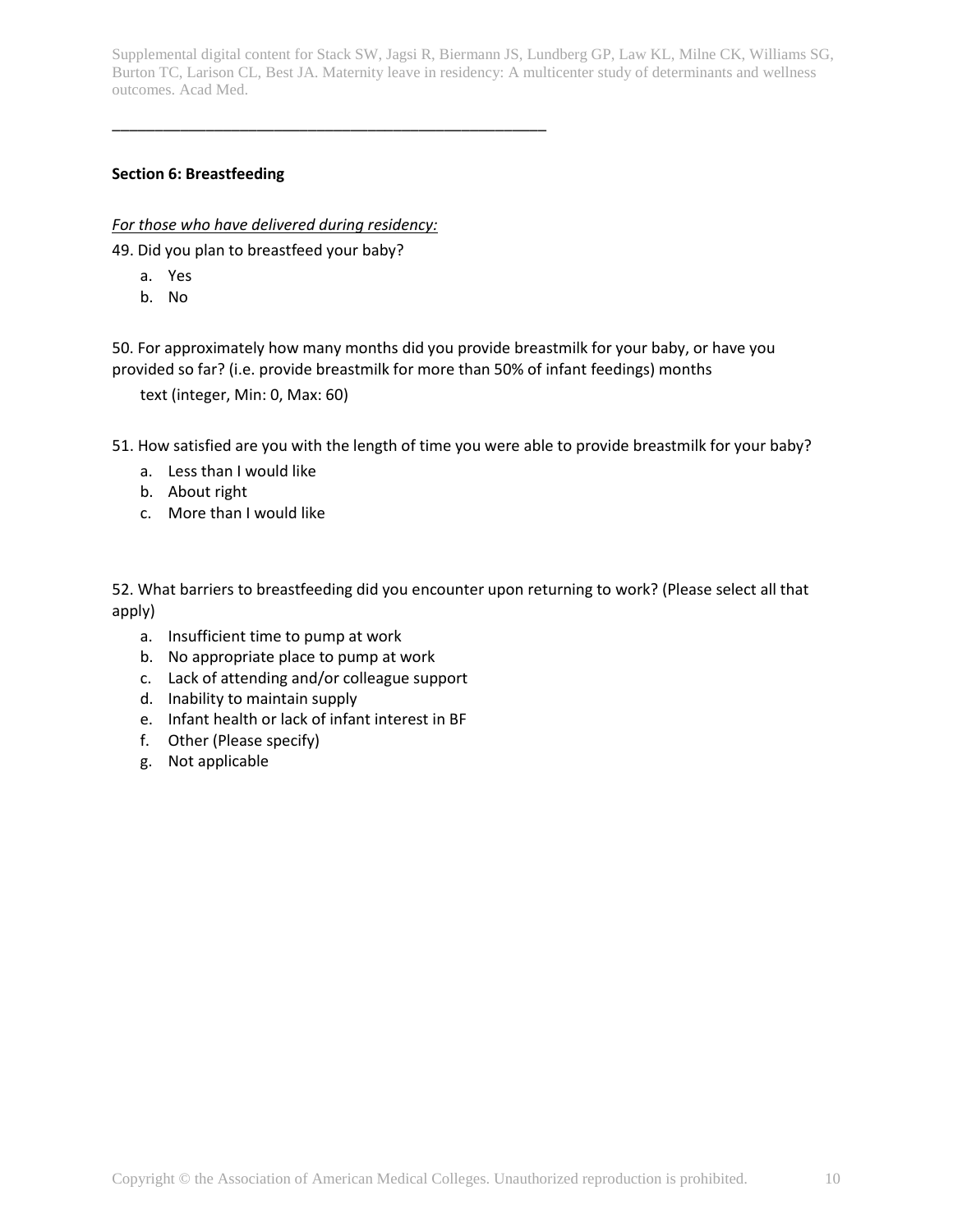# **Section 7: Overall**

#### *For those who have delivered during residency:*

53. Would you recommend childbearing during residency?

\_\_\_\_\_\_\_\_\_\_\_\_\_\_\_\_\_\_\_\_\_\_\_\_\_\_\_\_\_\_\_\_\_\_\_\_\_\_\_\_\_\_\_\_\_\_\_\_\_\_\_

\_\_\_\_\_\_\_\_\_\_\_\_\_\_\_\_\_\_\_\_\_\_\_\_\_\_\_\_\_\_\_\_\_\_\_\_\_\_\_\_\_\_\_\_\_\_\_\_\_\_\_

- a. Yes
- b. No
- c. I am not sure

#### **Section 8: Wellbeing**

For the next few questions, we would like to better understand your wellbeing.

#### *For all participants:*

54. Overall, based on your definition of burnout, how would you rate your level of burnout?

- a. I enjoy my work. I have no symptoms of burnout
- b. Occasionally I am under stress, and I don't always have as much energy as I once did, but I don't feel burned out
- c. I am definitely burning out and have one or more symptoms of burnout, such as physical and emotional exhaustion
- d. The symptoms of burnout that I'm experiencing won't go away. I think about frustration at work a lot
- e. I feel completely burned out and often wonder if I can go on. I am at the point where I may need some changes or may need to seek some sort of help

|                                                                              | It never<br>occurred to<br>me | Never | Rarely | Occasionally | Frequently |
|------------------------------------------------------------------------------|-------------------------------|-------|--------|--------------|------------|
| Take a break during the<br>workday (i.e. lunch)                              |                               |       |        |              |            |
| Take time to chat with<br>co-workers                                         |                               |       |        |              |            |
| Arrange your work space<br>so it is comfortable and<br>comforting            |                               |       |        |              |            |
| Strive for balance among<br>work, family,<br>relationships, play and<br>rest |                               |       |        |              |            |

#### 55. Over the past academic year, how often were you able to do the following: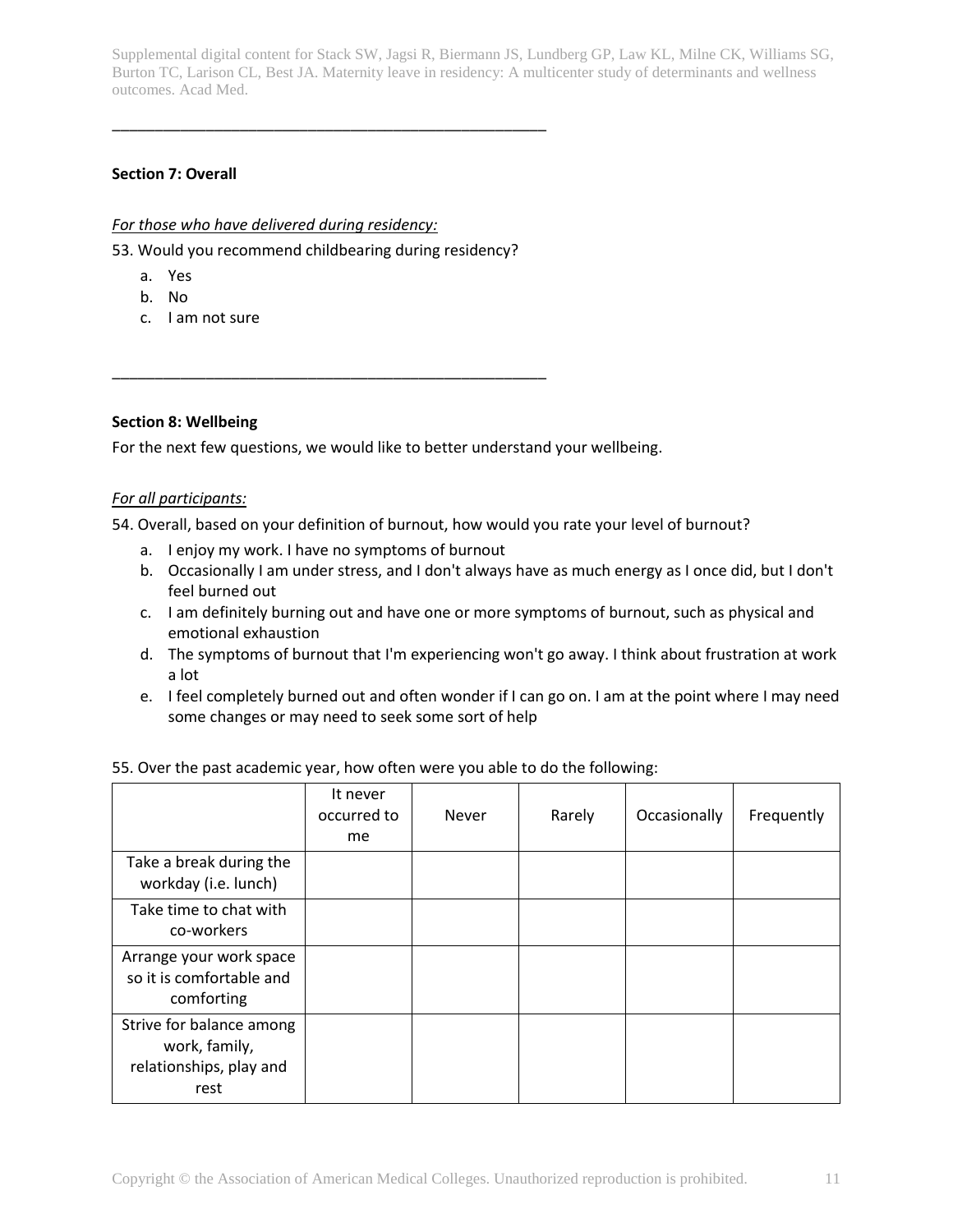#### *For those who have delivered within the past 1 year:*

Please choose the response that comes closest to how you have been feeling IN THE PAST 7 DAYS. In the past 7 days...

#### 56. I have been able to laugh and see the funny side of things

- a. As much as I always could
- b. Not quite so much now
- c. Definitely not so much now
- d. Not at all

#### 57. I have looked forward with enjoyment to things

- a. As much as I ever did
- b. Rather less than I used to
- c. Definitely less than I used to
- d. Hardly at all
- 58. I have blamed myself unnecessarily when things went wrong
	- a. Yes, most of the time
	- b. Yes, some of the time
	- c. Not very often
	- d. No, never
- 59. I have been anxious or worried for no good reason
	- a. No, not at all
	- b. Hardly ever
	- c. Yes, sometimes
	- d. Yes, very often
- 60. I have felt scared or panicky for no very good reason
	- a. Yes, quite a lot
	- b. Yes, sometimes
	- c. No, not much
	- d. No, not at all
- 61. Things have been getting on top of me
	- a. Yes, most of the time I haven't been able to cope at all
	- b. Yes, sometimes I haven't been coping as well as usual
	- c. No, most of the time I have coped quite well
	- d. No, have been coping as well as ever
- 62. I have been so unhappy that I have had difficulty sleeping
	- a. Yes, most of the time
	- b. Yes, sometimes
	- c. Not very often
	- d. No, not at all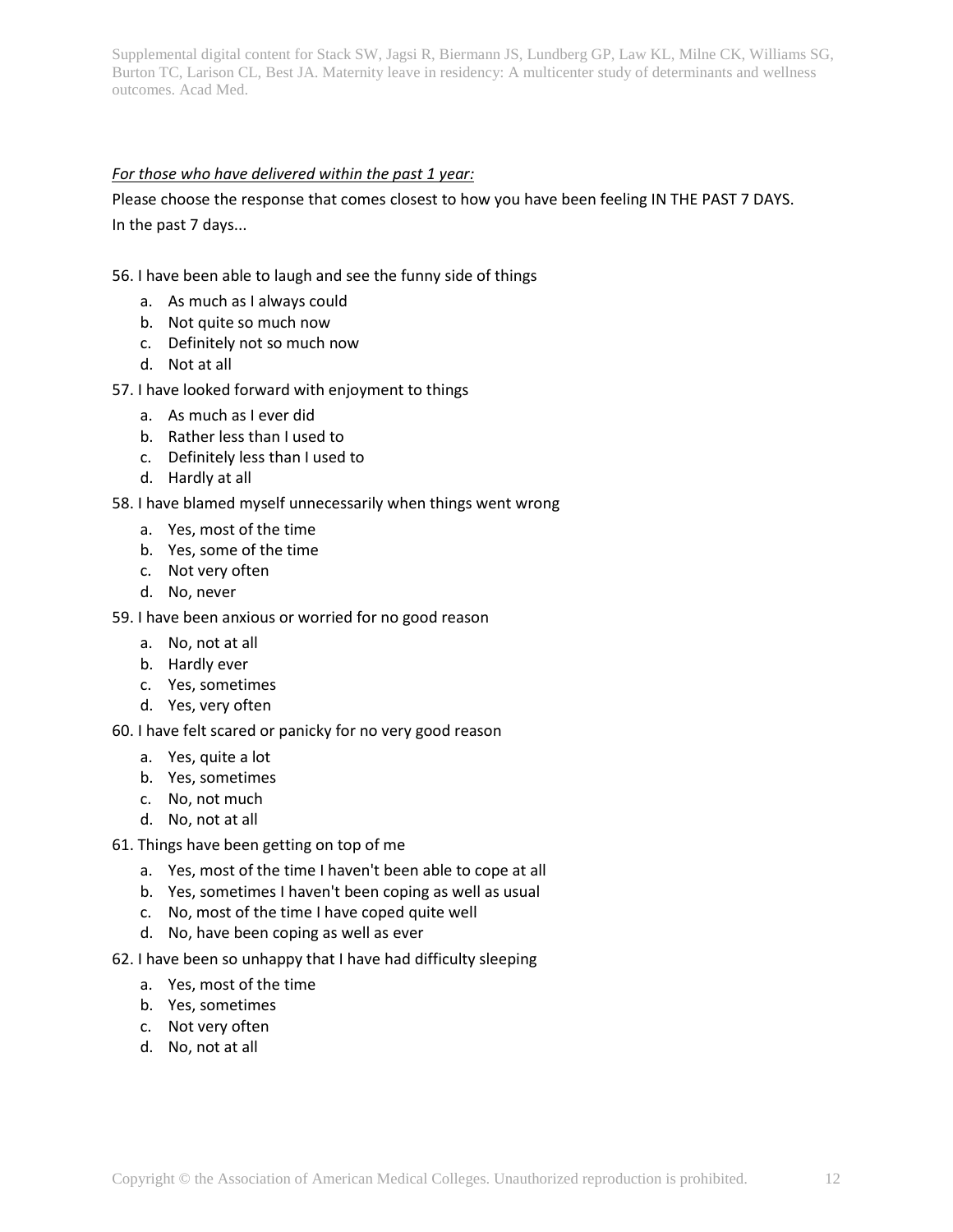#### 63. I have felt sad or miserable

- a. Yes, most of the time
- b. Yes, quite often
- c. Not very often
- d. No, not at all
- 64. I have been so unhappy that I have been crying
	- a. Yes, most of the time
	- b. Yes, quite often
	- c. Only occasionally
	- d. No, never
- 65. The thought of harming myself has occurred to me
	- a. Yes, quite often
	- b. Sometimes
	- c. Hardly ever
	- d. Never

Edinburgh Postnatal Depression Scale Score: \_\_\_\_\_\_\_\_

[Automatically calculated from Items 1-10 above]

*If your score is >13 points OR the thought of harming yourself has occurred to you, we urge you to seek help through the GME Wellness Service described below. This score is a screening tool. It does not diagnose depression - that is done by appropriately licensed health care professionals.*

# *For all participants:*

[Institution specific GME Wellness Service information inserted here describing services offered, hours, and contact information.]